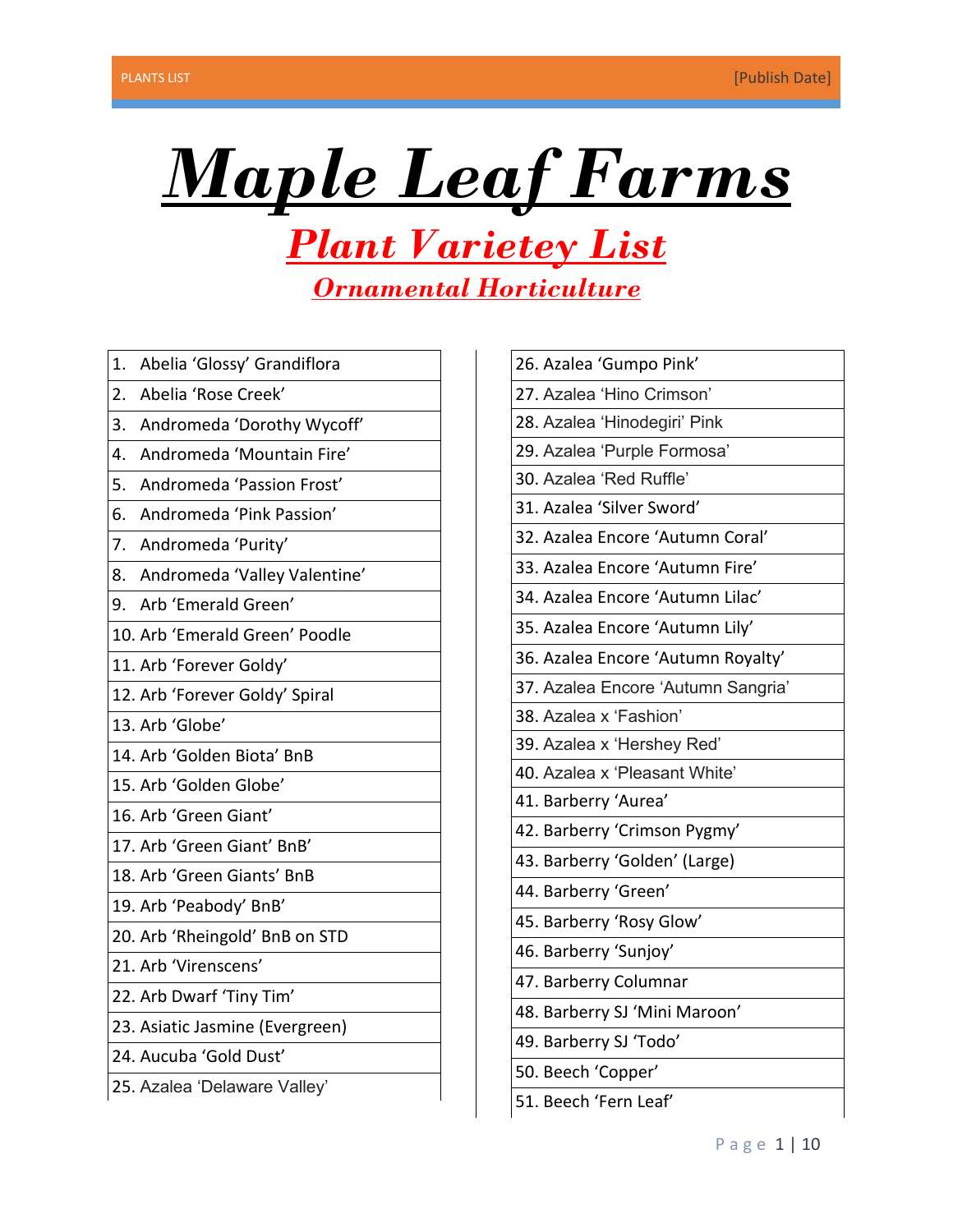| 52. Beech 'Purple Dawyck'                 |
|-------------------------------------------|
| 53. Beech 'Purple Fountain'               |
| 54. Beech Purple Weeping'                 |
| 55. Beech Tricolor 'Roseo Marginata'      |
| 56. Birch 'Jacquemonti' Clump'            |
| 57. Birch 'Nigra Select' Clump'           |
| 58. Birch Clump'                          |
| 59. Boxwood 'ÁureoVariegata'              |
| 60. Boxwood 'Dee Runk'                    |
| 61. Boxwood 'English Dwarf'               |
| 62. Boxwood 'Golden Dream'                |
| 63. Boxwood 'Graham Blandy'               |
| 64. Boxwood 'Green Gem' BnB               |
| 65. Boxwood 'Green Mountain'              |
| 66. Boxwood 'Green Velvet' BnB            |
| 67. Boxwood 'Korean'                      |
| 68. Boxwood 'Suffruticosa'                |
| 69. Boxwood 'Wandford'                    |
| 70. Boxwood 'Wanford Page'                |
| 71. Boxwood 'Wintergreen'                 |
| 72. Boxwood 'Wintergreen' Cone            |
| 73. Boxwood 'Wintergreen' Spiral          |
| 74. Butterfly Bush 'Black Knight'         |
| 75. Butterfly Bush 'Pink Delight'         |
| 76. Ligustrum Ovalifolium 'California'    |
| Privet                                    |
| 77. Ligustrum Japonicum 'Wax Leaf' Privet |
| 78. Camellia 'Northern Exposure' White    |
| 79. Camellia 'Red Yuletide'               |
| 80. Camellia 'Twilight Glow Pink'         |
| 81. Camellia 'Winter Star'                |
| 82. Cedar 'Blue Atlas'                    |
| 83. Cedar 'Blue Fall'                     |
|                                           |

|      | 84. Cedar 'Divinely Blue'          |
|------|------------------------------------|
|      | 85. Cedar 'Eastern Red'            |
|      | 86. Cedar 'Glauca Fastigiata'      |
|      | 87. Cedar 'Golden Deodar'          |
|      | 88. Cedar 'Green Deodar'           |
|      | 89. Cedar 'Prostrate Beauty'       |
|      | 90. Cedar 'Prostrate Beauty'       |
|      | 91. Cedar Alaska 'Green Arrow'     |
|      | 92. Cedar Alaska 'Weeping Blue'    |
|      | 93. Cedar Alaska 'Weeping'         |
|      | 94. Cedar Deodar 'Sanders Blue'    |
|      | 95. Cedar Deodar'                  |
|      | 96. Cedar Eastern Red' BnB         |
|      | 97. Cherry 'Okame'                 |
|      | 98. Cherry Blossom 'Kwanzan'       |
|      | 99. Cherry Blossom 'Okame'         |
| 100. | Cherry Blossom 'Pink WP'           |
| 101. | Contorted Filbert 'Avellana'       |
| 102. | Contorted Filbert 'Morgan'         |
| 103. | Contorted Filbert 'Red Dragon'     |
| 104. | Cotoneaster 'Rockspray'            |
| 105. | Cotoneaster'                       |
| 106. | Crabapple 'Coralcole' (Coralburst) |
| 107. | Crape Myrtle                       |
| 108. | Crape Myrtle Bush 'Bellini         |
|      | Raspberry'                         |
| 109. | Cryptomeria 'Black Dragon'         |
| 110. | Cryptomeria 'Sekkan Sugi'          |
| 111. | Cryptomeria 'Yoshino'              |
| 112. | Cypress 'Blue Sapphire'            |
| 113. | Cypress 'Boulevard'                |
| 114. | Cypress 'Boulevard' Pom Pom        |
| 115. | Cypress 'Carolina Sapphire' Ball   |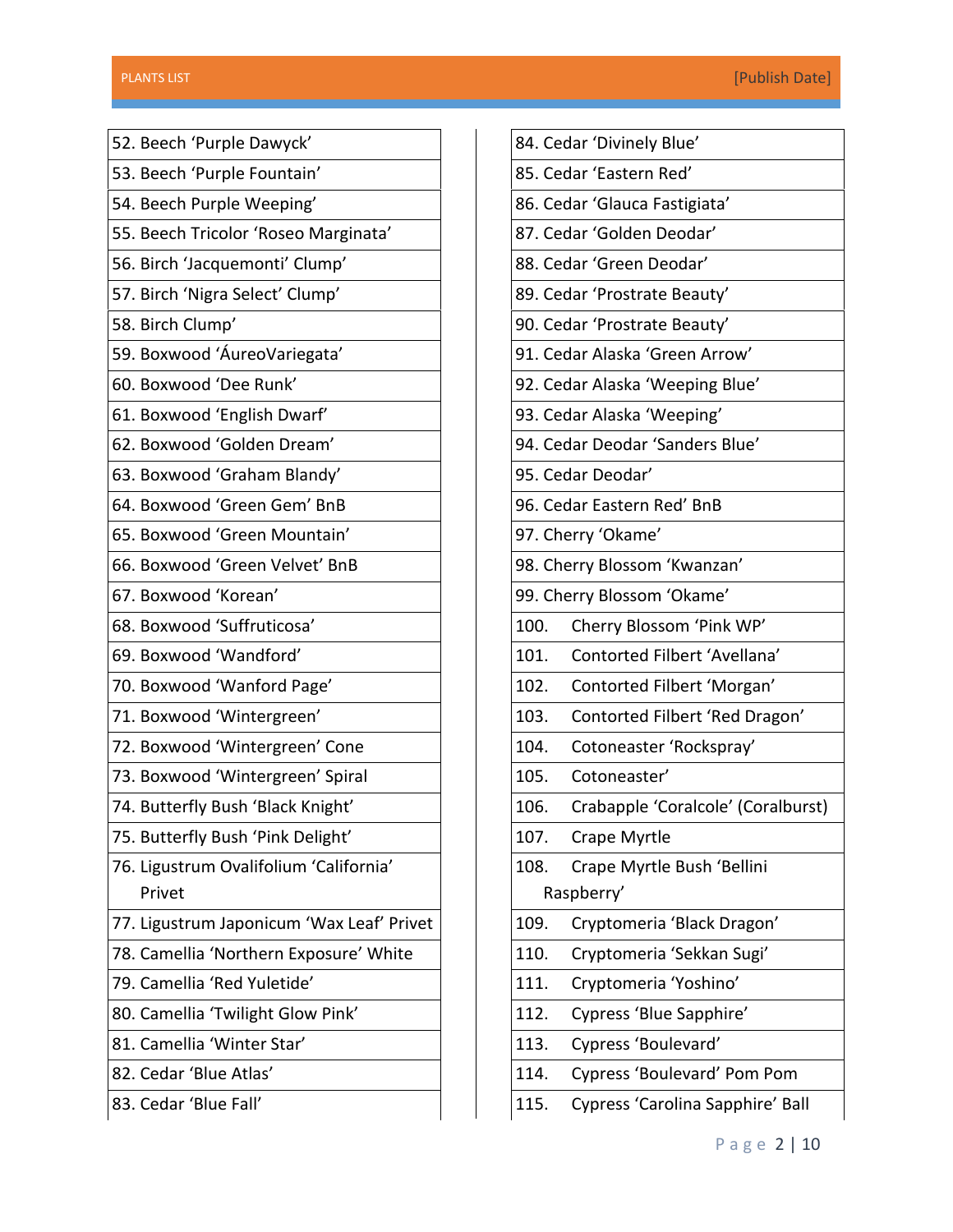| 116.  | Cypress 'Carolina Sapphire' Pom    |  |
|-------|------------------------------------|--|
| Pom   |                                    |  |
| 117.  | Cypress 'Carolina Sapphire' Spiral |  |
| 118.  | Cypress 'Golden Showers'           |  |
| 119.  | Cypress 'Hinoki Compacta'          |  |
| 120.  | Cypress 'Italian'                  |  |
| 121.  | Cypress 'Kings, Gold Thread'       |  |
| 122.  | Cypress 'Leyland'                  |  |
| 123.  | Cypress 'Silver'                   |  |
| 124.  | Cypress 'Tempelhof'                |  |
| 125.  | Cypress Hinoki 'Compacta Obtusa'   |  |
| 126.  | Cypress Hinoki 'Wells Special'     |  |
| 127.  | Cypress Leyland 'Gold Ryder'       |  |
| 128.  | Cypress Obtusa 'Aurea'             |  |
| 129.  | Dappled Willow 'Hakuro Nishiki'    |  |
| 130.  | Dappled Willow on STD              |  |
| 131.  | Dawn Redwood                       |  |
| 132.  | Dogwood 'Celestial Shadow' BnB'    |  |
| 133.  | Dogwood 'Cherokee Brave' BnB'      |  |
| 134.  | Dogwood 'Cherokee Princess'        |  |
| White |                                    |  |
| 135.  | Dogwood 'Florida Pink'             |  |
| 136.  | Dogwood 'Red Twig'                 |  |
| 137.  | Dogwood 'Rutgers Hyperion'         |  |
| White |                                    |  |
| 138.  | Dogwood 'Rutgers Venus' White      |  |
| 139.  | Dogwood 'Satomi Kousa' Pink        |  |
| 140.  | Dogwood 'Yellow Twig'              |  |
| 141.  | Dogwood Kousa 'Wolf Eyes'          |  |
| 142.  | Dogwood Kousa 'Wolfs Eye'          |  |
| 143.  | Euonymus 'Burning Bush' (Large)    |  |
| 144.  | Euonymus 'Burning Bush'            |  |
| 145.  | Euonymus 'Burning Bush' Dwarf      |  |
|       |                                    |  |

| 146. | Euonymus 'Emerald Gaiety'         |
|------|-----------------------------------|
| 147. | Euonymus 'Emerald n Gold'         |
| 148. | Euonymus 'Manhattan               |
| 149. | Euonymus 'Manhattan' (Large)      |
| 150. | Euonymus 'Silver Queen'           |
| 151. | Fernspray 'Obtusa Gold'           |
| 152. | Fir 'Dwarf Balsam'                |
| 153. | Fir 'Glauca Pinsapo' Blue Spanish |
| 154. | Fir 'Horst Silberlocke'           |
| 155. | Fir Blue Cork Bark 'Arizona GL    |
|      | Comp'                             |
| 156. | Fir Douglas 'Graceful Grace'      |
| 157. | Fir Noble 'La Graciosa'           |
| 158. | Fir Noble 'La Graciosa'           |
| 159. | Fir Noble Blue 'Glauca Prostrata' |
| 160. | Fir Noble Blue 'Glauca'           |
| 161. | Fir Spanish 'Glauca'              |
| 162. | Forsythia                         |
| 163. | Forsythia BnB                     |
| 164. | Fragrant Snowbell'                |
| 165. | Ginko 'Autumn Gold'               |
| 166. | <b>Golden Rain Tree</b>           |
| 167. | Grass 'Blue Arrow'                |
| 168. | Grass 'Blue Oat'                  |
| 169. | Grass 'Fountain - Hamelin'        |
| 170. | Grass 'Miscanthus Gracillimas'    |
| 171. | Grass 'Miscanthus Rigoletto'      |
| 172. | Grass 'Miscanthus Strictus'       |
| 173. | Grass 'Mondo'                     |
| 174. | Grass 'Muhly'                     |
| 175. | Grass 'Muhmuhly'                  |
| 176. | Hardy Windmill Palms              |
| 177. | Heather 'Purple'                  |
|      |                                   |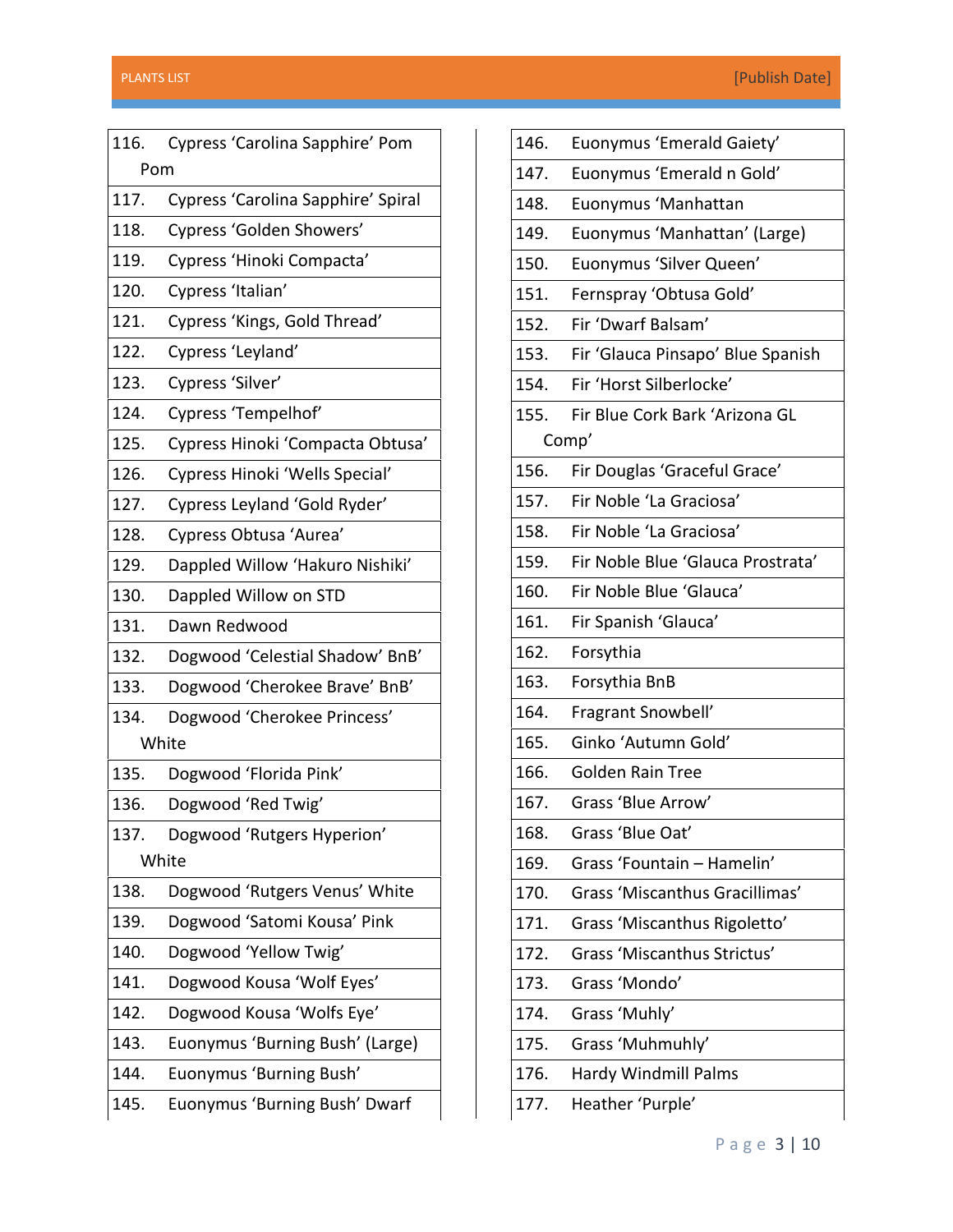| 178. | Heather 'White'                    |
|------|------------------------------------|
| 179. | <b>Hemlock Dwarf</b>               |
| 180. | <b>Hemlock Weeping</b>             |
| 181. | Holly 'American'                   |
| 182. | Holly 'Bennett's Compacta' (Large) |
| 183. | Holly 'Bennett's Compacta' (Small) |
| 184. | Holly 'Blue Angel'                 |
| 185. | Holly 'Blue Maid'                  |
| 186. | Holly 'Blue Maid'                  |
| 187. | Holly 'Blue Maid'                  |
| 188. | Holly 'Blue Princess'              |
| 189. | Holly 'Blue Princess'              |
| 190. | Holly 'Centennial Dragon'          |
| 191. | Holly 'Centennial Dragon'          |
| 192. | Holly 'Centennial Dragon'          |
| 193. | Holly 'Centennial Dragon'          |
| 194. | Holly 'China Girl'                 |
| 195. | Holly 'Compacta' (Large)           |
| 196. | Holly 'Golden Girl'                |
| 197. | Holly 'Helleri'                    |
| 198. | Holly 'Hoogendorn'                 |
| 199. | Holly 'Inkberry' (Large)           |
| 200. | Holly 'Inkberry'                   |
| 201. | Holly 'Mary Nell' BnB              |
| 202. | Holly 'Nellie Stevens'             |
| 203. | Holly 'Nellie Stevens' (Small)     |
| 204. | Holly 'Nellie Stevens' Cone        |
| 205. | Holly 'Oakleaf'                    |
| 206. | Holly 'Sky Pencil'                 |
| 207. | Holly 'Soft Touch'                 |
| 208. | Holly 'Steeds'                     |
| 209. | Holly 'Variegated English'         |
| 210. | Honey Locust 'Sunburst'            |
|      |                                    |

| 211.       | Hornbeam Columnar European'       |
|------------|-----------------------------------|
| 212.       | Hydrangea 'Limelight'             |
| 213.       | Hydrangea 'Little Lime'           |
| 214.       | Hydrangea 'Nantucket Blue'        |
| 215.       | Hydrangea 'Niko Blue'             |
| 216.       | Hydrangea 'Pinky Winky'           |
| 217.       | Hydrangea 'Quick Fire'            |
| 218.       | Hydrangea 'Vanilla Strawberry' on |
| <b>STD</b> |                                   |
| 219.       | Hydrangea ES 'Bloomstruck'        |
| 220.       | Hydrangea ES 'Blushing Bride'     |
| 221.       | Hydrangea ES 'Summer Crush'       |
| 222.       | Hydrangea ES 'The Original'       |
| 223.       | Hydrangea ES 'Twist n Shout'      |
| 224.       | Hydrangea Oakleaf                 |
| 225.       | Hydrangea on STD                  |
| 226.       | Jap Maple 'Emperor One'           |
| 227.       | Jap Maple 'Sango Kaku'            |
| 228.       | Jap Maple 'Bloodgood'             |
| 229.       | Jap Maple 'Bloodgood' (Young)     |
| 230.       | Jap Maple 'Crimson Queen'         |
| 231.       | Jap Maple 'Inaba Shidare'         |
| 232.       | Jap Maple 'Inaba Shidare'         |
| 233.       | Jap Maple 'Inaba Shidare'         |
| 234.       | Jap Maple 'Orangelo'              |
| 235.       | Jap Maple 'Tamukeyama'            |
| 236.       | Jap Maple 'Tamukeyama'            |
| 237.       | Jap Maple 'Tamukeyama'            |
| 238.       | Jap Maple 'Virdis' Green          |
| 239.       | Juniper 'Blue Chip' BnB on STD    |
| 240.       | Juniper 'Blue Point' Ball         |
| 241.       | Juniper 'Blue Point' Cone         |
| 242.       | Juniper 'Blue Point' Spiral       |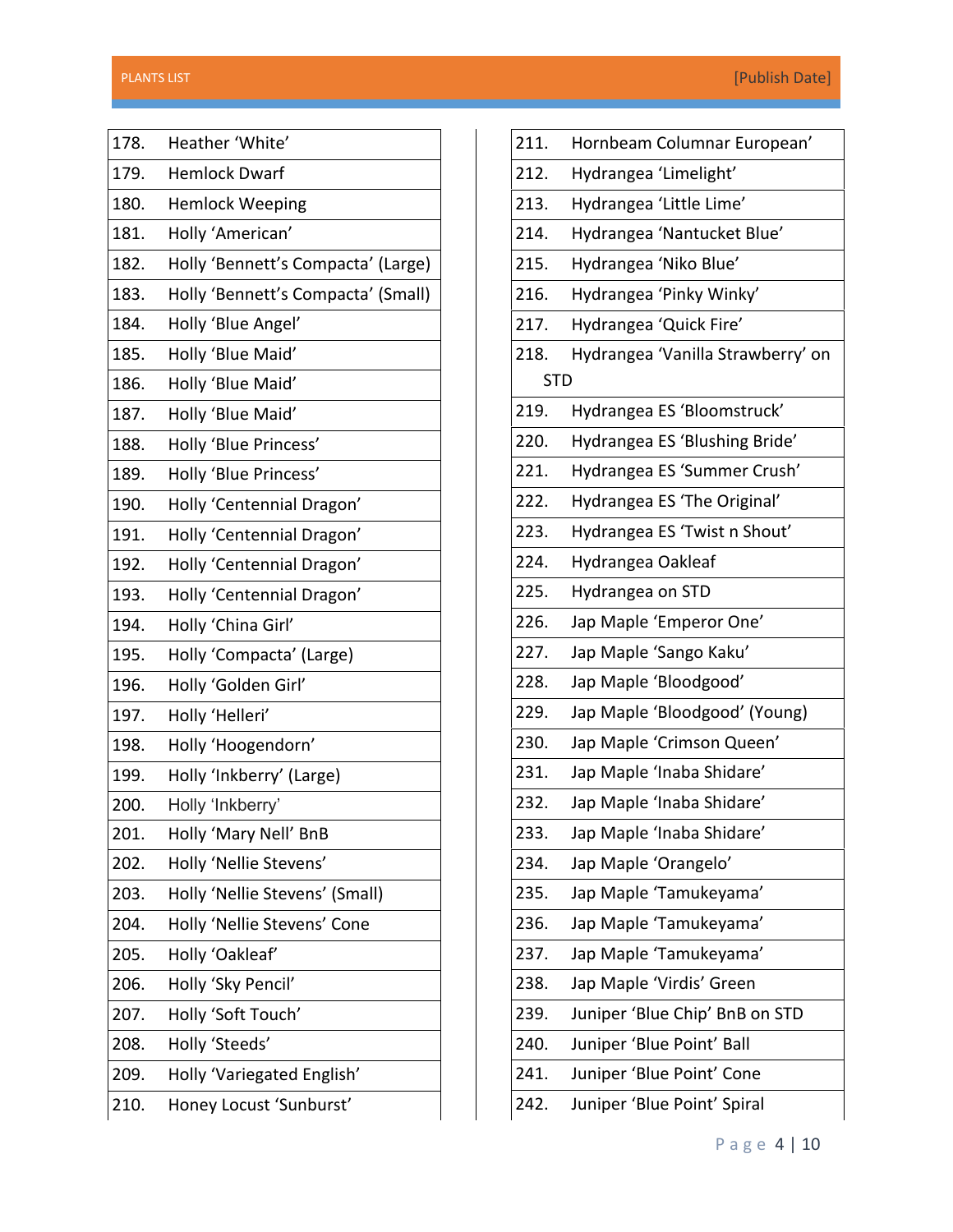| 243.   | Juniper 'Blue Rug'                 |  |
|--------|------------------------------------|--|
| 244.   | Juniper 'Brodie' Ball Poodle       |  |
| 245.   | Juniper 'Brodie' Uncut             |  |
| 246.   | Juniper 'Golden Pacifica'          |  |
| 247.   | Juniper 'Grey Owl'                 |  |
| 248.   | Juniper 'Hezti' Pom Pom            |  |
| 249.   | Juniper 'Hezti' Spiral             |  |
| 250.   | Juniper 'Moonglow'                 |  |
| 251.   | Juniper 'Old Gold' Pom Pom         |  |
| 252.   | Juniper 'Old Gold' STD             |  |
| 253.   | Juniper 'Parsoni'                  |  |
| 254.   | Juniper 'Pfitzer'                  |  |
| 255.   | Juniper 'Procumbens Nana'          |  |
| 256.   | Juniper 'Sea Green'                |  |
| 257.   | Juniper 'Sea Green'                |  |
| 258.   | Juniper 'Sea Green' Pom Pom        |  |
| 259.   | Juniper 'Skyrocket'                |  |
| 260.   | Juniper 'Spartan'                  |  |
| 261.   | Juniper 'Taylor'                   |  |
| 262.   | Juniper Hezti' Columnar            |  |
| 263.   | Juniper Creeping 'Prince of Wales' |  |
| on STD |                                    |  |
| 264.   | Katsura Tree'                      |  |
| 265.   | Laurel 'Skip'                      |  |
| 266.   | Laurel 'Skip'                      |  |
| 267.   | Laurel Cherry 'Otto Luyken'        |  |
| 268.   | Leucothoe 'Rainbow'                |  |
| 269.   | Lilac 'Common Purple'              |  |
| 270.   | Lilac 'Deep Pink Donald Wyman'     |  |
| 271.   | Lilac 'Donald Wyman' Deep Pink'    |  |
| 272.   | Lilac 'Dwarf Korean' on STD        |  |
| 273.   | Lilac 'Miss Kim' on STD            |  |
| 274.   | Lilac 'Palibin' on STD             |  |
|        |                                    |  |

| 275. | Lilac 'Peking'                   |
|------|----------------------------------|
| 276. | Lilac Reblooming 'Dark Purple'   |
| 277. | Lilac Reblooming 'Pink Perfume'  |
| 278. | Lilac Reblooming                 |
| 279. | Liriope 'Big Blue'               |
| 280. | Liriope'                         |
| 281. | Liriope 'Monroe White'           |
| 282. | Liriope 'Variegated'             |
| 283. | Liriope 'Variegated'             |
| 284. | London Plane'                    |
| 285. | Magnolia 'Alta'                  |
| 286. | Magnolia 'Brackens Brown Beauty' |
| 287. | Magnolia 'Daybreak'              |
| 288. | Magnolia 'Little Gem'            |
| 289. | Magnolia 'Royal Star'            |
| 290. | Magnolia 'Saucer'                |
| 291. | Magnolia Saucer                  |
| 292. | Magnolia Southern                |
| 293. | Mahonia                          |
| 294. | Maple 'Crimson King'             |
| 295. | <b>Maple Norway Varieties</b>    |
| 296. | Maple Red 'October Glory'        |
| 297. | Maple Red 'Red Sunset' (Franks   |
| Red) |                                  |
| 298. | <b>Maple Red Varieties</b>       |
| 299. | Maple Sugar 'Green Mountain'     |
| 300. | Maple Sugar'                     |
| 301. | <b>Maple Sugar Varieties</b>     |
| 302. | <b>Monkey Tree</b>               |
| 303. | Nandina 'Fire Power'             |
| 304. | Nandina 'Lemon Lime'             |
| 305. | Ninebark 'Center Glow'           |
| 306. | Oak 'Burr'                       |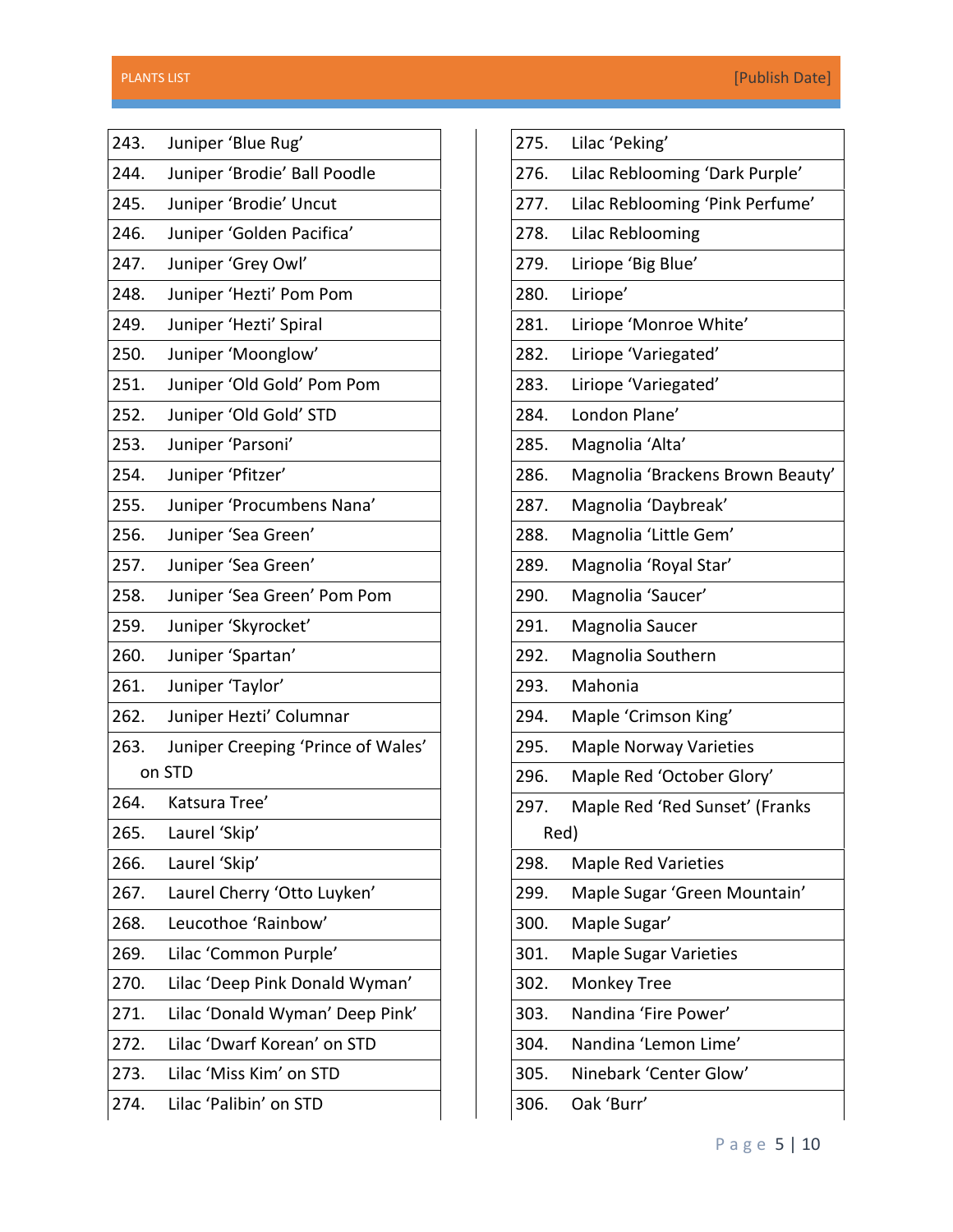| 307. | Oak Pin'                       |
|------|--------------------------------|
| 308. | Oak 'Shingle'                  |
| 309. | Oak Red'                       |
| 310. | Pear 'Aristocrat'              |
| 311. | Pear 'Bradford'                |
| 312. | Pear 'Cleveland'               |
| 313. | Photinia 'Red Tip'             |
| 314. | Pine 'Blue Shag'               |
| 315. | Pine 'Cesarani Blue'           |
| 316. | Pine 'Dwarf Scotch'            |
| 317. | Pine 'Frank'                   |
| 318. | Pine 'Glauca Nana'             |
| 319. | Pine 'Glauca Nana'             |
| 320. | Pine 'Hillside Creeper'        |
| 321. | Pine 'Hillside Creeper' on STD |
| 322. | Pine 'Horsford Dwarf'          |
| 323. | Pine 'Horsford' Dwarf on STD   |
| 324. | Pine 'Kotobuki'                |
| 325. | Pine 'Kotobuki'                |
| 326. | Pine 'Kotobuki'                |
| 327. | Pine 'Mugo'                    |
| 328. | Pine 'Mugo' STD                |
| 329. | Pine 'Oculus Draconis          |
| 330. | Pine 'Oculus Draconis'         |
| 331. | Pine 'Scotch Blue'             |
| 332. | Pine 'Tanyosho' STD            |
| 333. | Pine 'Tanyosho'                |
| 334. | Pine 'Thunderhead'             |
| 335. | Pine 'Tiny Curls'              |
| 336. | Pine 'Tiny Curls'              |
| 337. | Pine 'Vanderwolf' Pyramid      |
| 338. | Pine 'Wate's Golden' Pom Pom'  |
| 339. | Pine Eastern White 'Pendula'   |

| 340.                                               | Pine Eastern White 'Pendula'   |  |
|----------------------------------------------------|--------------------------------|--|
| 341.                                               | Pine Jap White 'Templehof'     |  |
| 342.                                               | Pine Korean 'Dwarf'            |  |
| 343.                                               | Pine Korean 'Morris Blue'      |  |
| 344.                                               | Pine Korean 'Nana' Dwarf       |  |
| 345.                                               | Pine Mugo 'Emerald Orb' on STD |  |
| 346.                                               | Pine Scotch 'Golden Aurea'     |  |
| 347.                                               | Pine Scotch Pom Pom            |  |
| 348.                                               | Pine Swiss Stone 'Chalet'      |  |
| 349.                                               | Pine White 'Torulosa'          |  |
| 350.                                               | Pine White                     |  |
| 351.                                               | Pine White Jap 'Cleary'        |  |
| 352.                                               | Plum 'Thundercloud'            |  |
| 353.                                               | Privet ifornia                 |  |
| 354.                                               | Pussy Willow 'Weeping'         |  |
| 355.                                               | Pyracantha 'Firethorn'         |  |
| 356.                                               | Redbud 'Hearts of Gold'        |  |
| 357.                                               | Redbud 'Rising Sun'            |  |
| 358.                                               | Redbud 'Ruby Falls'            |  |
| 359.                                               | <b>Redbud Clump</b>            |  |
| 360.                                               | <b>Redbud Eastern</b>          |  |
| 361.                                               | Rhododendron 'Aglo'            |  |
| 362.                                               | Rhododendron 'Anah Kruschke'   |  |
|                                                    | (Dark Purple)                  |  |
| 363.                                               | Rhododendron 'Anna Rose        |  |
|                                                    | Whitney' (Dark Pink)           |  |
| 364.                                               | Rhododendron 'Boursault'       |  |
|                                                    | (LavenderPurple)               |  |
| 365.<br>Rhododendron 'Cunningham<br>White' (White) |                                |  |
| 366.                                               | Rhododendron 'Cunningham       |  |
|                                                    | White' (White)                 |  |
| 367.                                               | Rhododendron 'English Roseum'  |  |
|                                                    |                                |  |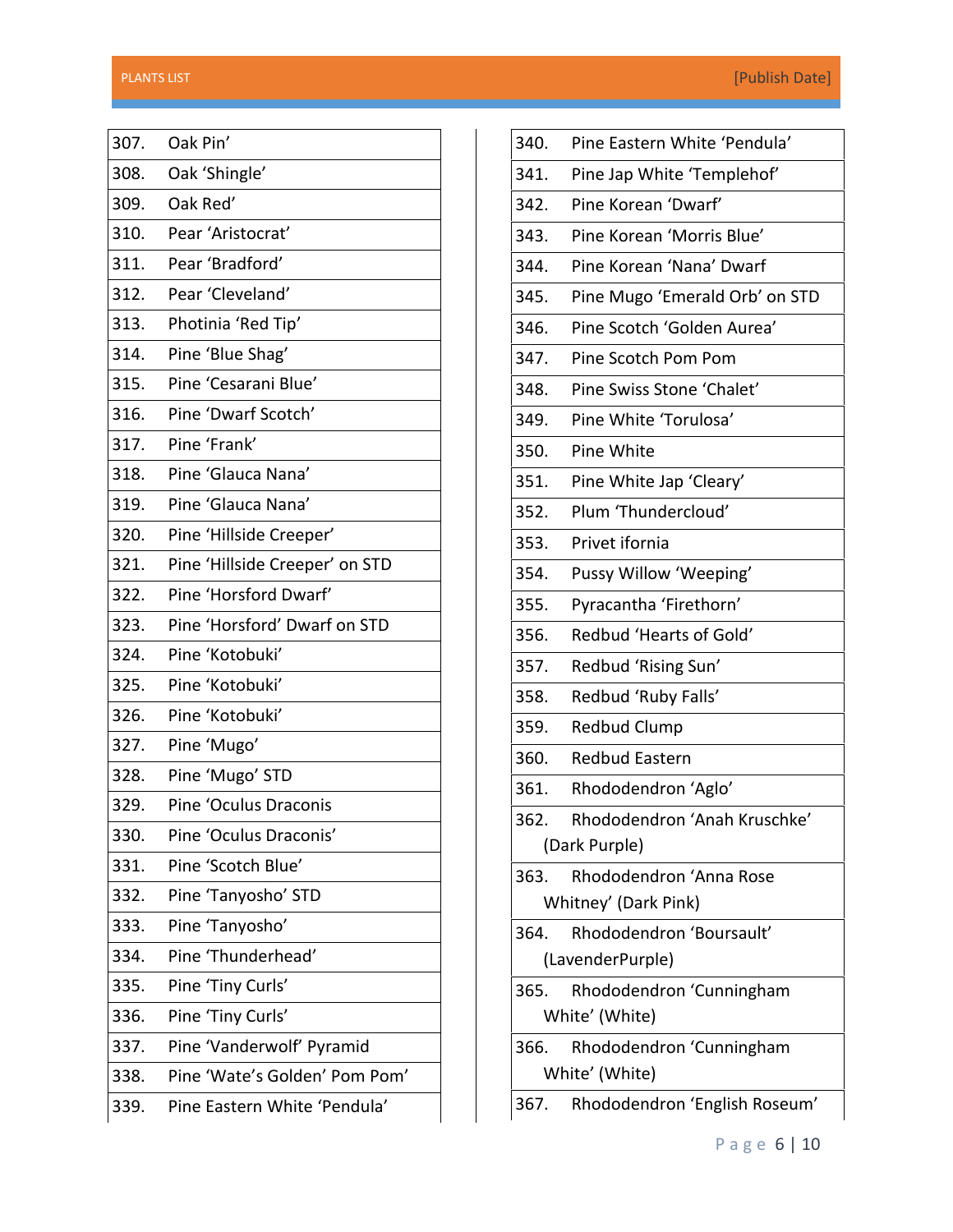|         | 368.     | Rhododendron 'Holden' (Rosy      |  |
|---------|----------|----------------------------------|--|
|         | Pink)    |                                  |  |
|         | 369.     | Rhododendron 'Purpureum          |  |
|         | Elegans' |                                  |  |
|         | 370.     | Rhododendron 'Roseum Pink'       |  |
|         |          | (Clear Pink)                     |  |
|         | 371.     | Rhododendron 'Scintillation'     |  |
|         | 372.     | Rhododendron 'Unique' (Ivory     |  |
|         | Pink)    |                                  |  |
|         | 373.     | Rhododendron 'Vulcan' (Dark Red) |  |
|         | 374.     | Rhododendron                     |  |
|         | 375.     | Rose Climber 'Sally Holmes'      |  |
|         | 376.     | Rose Climber 'Westerland'        |  |
|         | 377.     | Rose Drift 'Coral'               |  |
|         | 378.     | Rose Drift 'Pink'                |  |
|         | 379.     | Rose Drift 'Red'                 |  |
|         | 380.     | Rose Knockout 'Double' Red       |  |
|         | 381.     | Rose Knockout 'Petite'           |  |
|         | 382.     | Rose Knockout 'Pink Double'      |  |
|         | 383.     | Rose Knockout 'Sunny'            |  |
|         | 384.     | Rose Shrub 'Miracle on the       |  |
| Hudson' |          |                                  |  |
|         | 385.     | Sand Cherry'                     |  |
|         | 386.     | Scotch Broom 'Burkwood'          |  |
|         | 387.     | Serviceberry 'Shadlow'           |  |
|         | 388.     | Serviceberry 'Shadbush'          |  |
|         | 389.     | Silk Tree'                       |  |
|         | 390.     | Smoke Tree (Bush) 'Royal Purple' |  |
|         | 391.     | Smoke Tree 'Royal Purple' on STD |  |
|         | 392.     | Smoke Tree 'Royal Purple'        |  |
|         | 393.     | Spirea                           |  |
|         | 394.     | Spruce 'Alberta'                 |  |
|         | 395.     | Spruce 'Alberta'                 |  |
|         | 396.     | Spruce 'Alberta'                 |  |
|         |          |                                  |  |

| 397.         | Spruce 'Aurea'                      |  |  |
|--------------|-------------------------------------|--|--|
| 398.         | Spruce 'Bakeri'                     |  |  |
| 399.         | Spruce 'Birds Nest'                 |  |  |
| 400.         | Spruce 'Birds Nest'                 |  |  |
| 401.         | Spruce 'Colorado Blue'              |  |  |
| 402.         | Spruce 'Colorado Blue'              |  |  |
| 403.         | Spruce 'Colorado Blue'              |  |  |
| 404.         | Spruce Columnar Norway              |  |  |
| 'Cupressina' |                                     |  |  |
| 405.         | Spruce 'Cupressina'                 |  |  |
| 406.         | Spruce 'Dwarf Alberta'              |  |  |
| 407.         | Spruce 'Dwarf Serbian' on STD       |  |  |
| 408.         | Spruce 'Emerald Midget'             |  |  |
| 409.         | Spruce 'Fat Albert'                 |  |  |
| 410.         | Spruce 'Glauca Compacta'            |  |  |
| 411.         | Spruce 'Glauca Fastigiata'          |  |  |
| 412.         | Spruce 'Glauca Prostrata'           |  |  |
| 413.         | Spruce 'Glauca'                     |  |  |
| 414.         | Spruce 'Globosa'                    |  |  |
| 415.         | Spruce 'Gold Drift'                 |  |  |
| 416.         | Spruce 'Gold Drift'                 |  |  |
| 417.         | Spruce 'Hunnewilliana'              |  |  |
| 418.         | Spruce 'Little Gem' on STD          |  |  |
| 419.         | Spruce 'Montgomery'                 |  |  |
| 420.         | Spruce 'Norway'                     |  |  |
| 421.         | Spruce 'Orientalis Skylands'        |  |  |
| 422.         | Spruce 'Pimoko Omorika' on STD      |  |  |
| 423.         | Spruce 'Serbian' on STD             |  |  |
| 424.         | Spruce 'ShiloWeeping'               |  |  |
| 425.         | Spruce 'The Blues'                  |  |  |
| 426.         | Spruce 'The Blues'                  |  |  |
| 427.         | Spruce Bicolor 'Howell's Tigertail' |  |  |
| 428.         | Spruce Black 'Aureovariegata'       |  |  |
|              |                                     |  |  |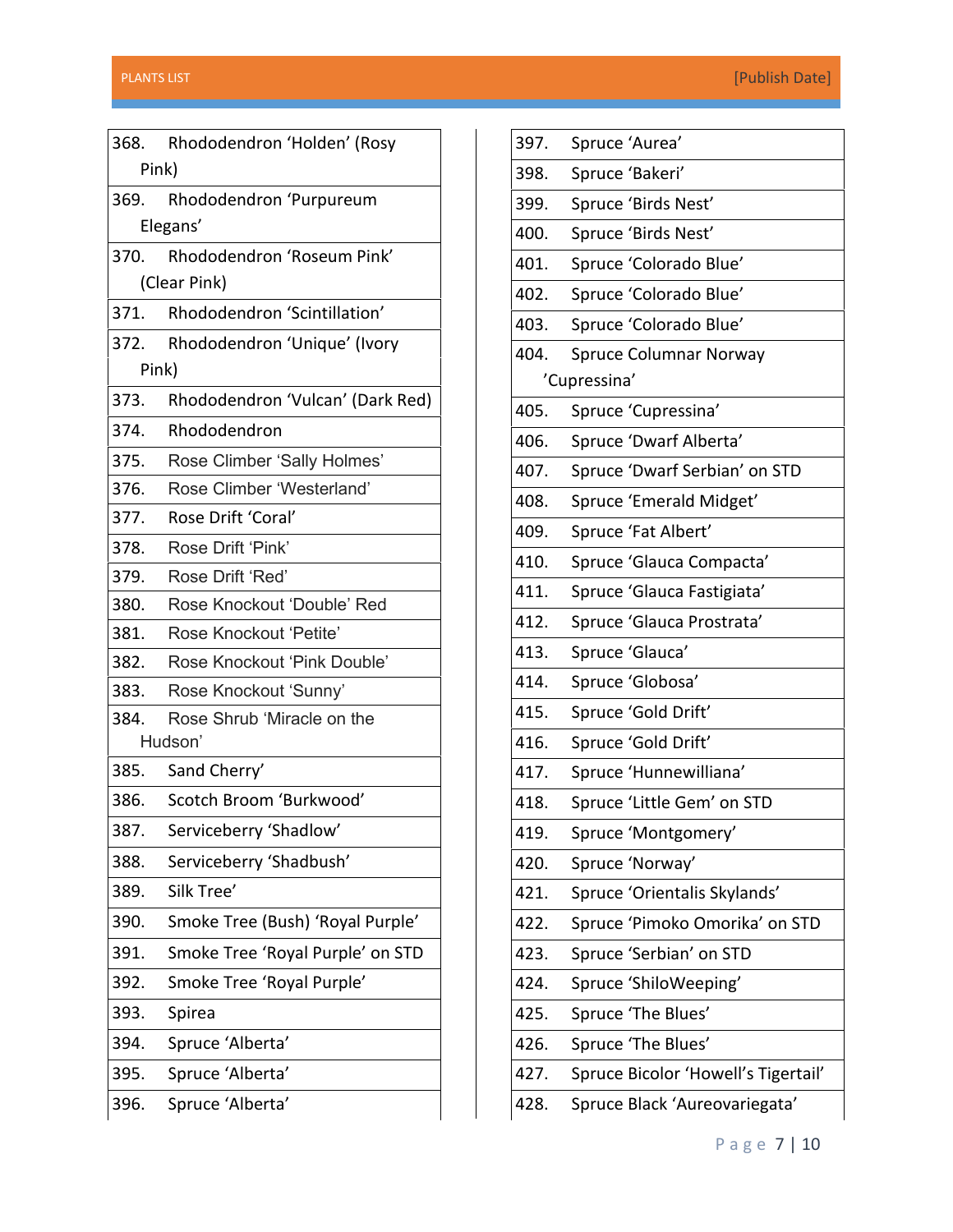| 429. | Spruce Blue 'Globosa' on STD     |
|------|----------------------------------|
| 430. | Spruce Columnar Blue'            |
| 431. | Spruce Norway Golden 'Aurea'     |
| 432. | Stewartia'                       |
| 433. | Summersweet 'Hummingbird'        |
| 434. | Sweetspire 'Henry's Garnet'      |
| 435. | Umbrella Pine                    |
| 436. | Umbrella Pine'                   |
| 437. | Viburnum 'Blackhaw'              |
| 438. | Viburnum 'Burkwood'              |
| 439. | Viburnum 'Carlyssi'              |
| 440. | Viburnum 'Doublefile'            |
| 441. | Viburnum 'Japanese Snowball'     |
| 442. | Viburnum 'Leatherleaf' BnB       |
| 443. | Viburnum 'Shasta'                |
| 444. | Viburnum 'Summer Snowflake'      |
| 445. | Viburnum                         |
| 446. | <b>Weeping Willow</b>            |
| 447. | Weigela 'Minuet Red'             |
| 448. | Weigela 'Wine and Rose'          |
| 449. | Weigela Reblooming 'Sonic Pearl' |
| 450. | Weigela's Reblooming             |
| 451. | Weigelia 'Red Princess'          |
| 452. | Weigelia 'Rubidor'               |
| 453. | Wisteria                         |

| 454. | Wisteria sinensis'              |
|------|---------------------------------|
| 455. | Witch Hazel 'Arnold Promise'    |
| 456. | Witch Hazel 'Common'            |
| 457. | Witch Hazel 'Diane'             |
| 458. | WP 'Norway Spruce'              |
| 459. | WP Alaska Cedar 'Green Arrow'   |
| 460. | WP Alaska Cedar 'Pendula'       |
| 461. | WP Atlas Cedar'                 |
| 462. | WP Atlas Serp                   |
| 463. | WP Atlas Serp'(Large)           |
| 464. | <b>WP Blue Atlas Cedar</b>      |
| 465. | <b>WP Cherry Blossoms</b>       |
| 466. | <b>WP Hemlock Dwarf</b>         |
| 467. | <b>WP Hemlock</b>               |
| 468. | <b>WP Jap Maples</b>            |
| 469. | <b>WP Norway Spruce</b>         |
| 470. | <b>WP Purple Beech</b>          |
| 471. | <b>WP Redbuds</b>               |
| 472. | WP White Spruce                 |
| 473. | Yew 'Creeping'                  |
| 474. | Yew 'Densiformis Spreading' BnB |
| 475. | Yew 'LC Bobbink'                |
| 476. | Yew 'Rependens English'BnB      |
| 477. | Yucca 'Green'                   |
| 478. | Zelkova 'Village Green'         |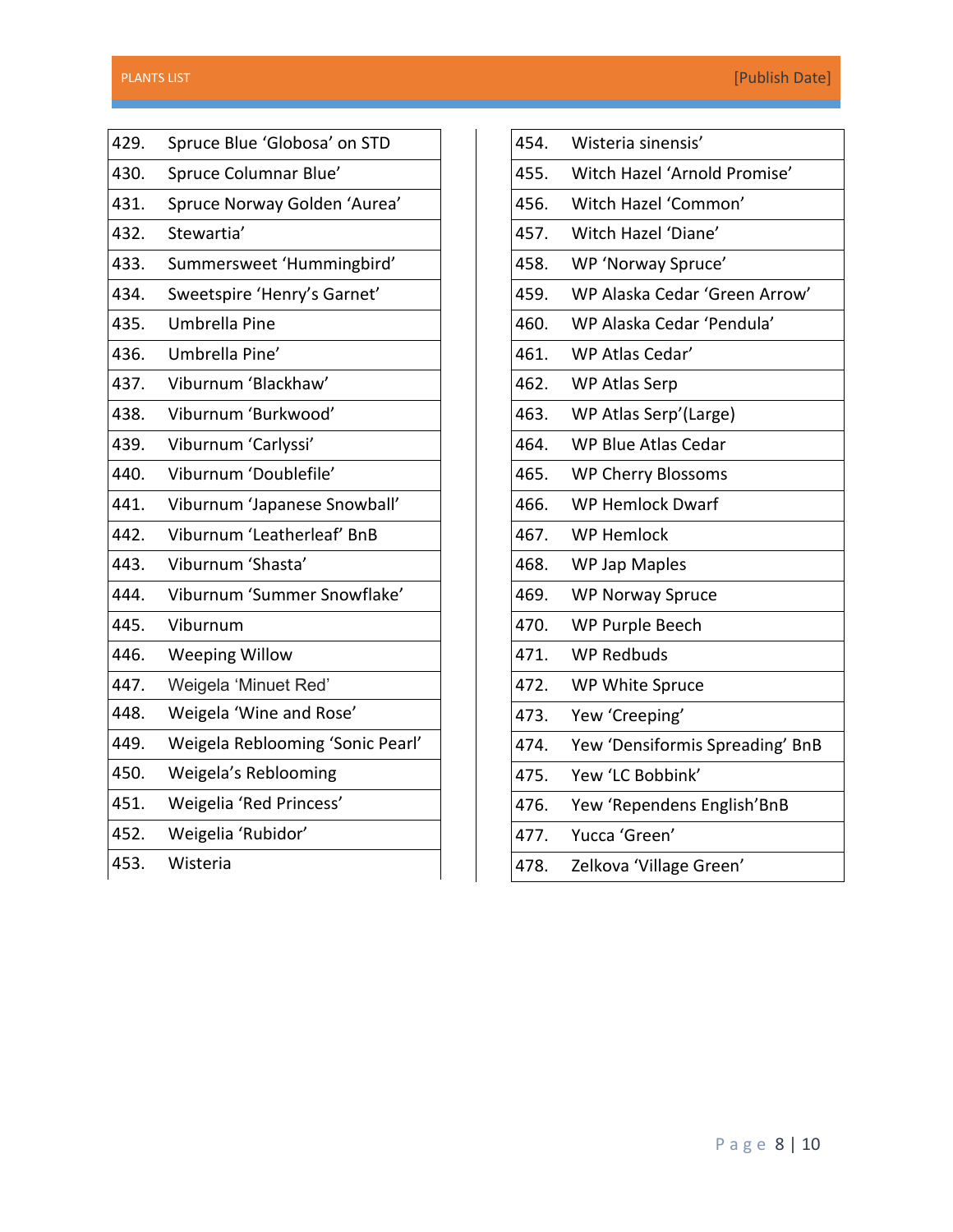

**Crape Myrtles** – Natchez 'White' Raspberry Sundae 'Red' Dynamite Sundae 'Red' Muskogee 'Purple' Velour 'Pink' Miami 'Pink' & More

**Emerald Green Arbs** –

**Dark American Arbs** –

**Leyland Cypress** –

**Green Giant Arbs** –

**All Flowering Trees** – Blue Tag 2-2.5" Cal, Red Tag 2.5-3" Cal, White Tag 3-3.5" Cal, Yellow Tag

3.5-4" Cal, Pink Tag 4-4.5" Cal, Orange Tag 4.5-5" Cal.

Yoshino Cherry // Kwanzan Cherry // Okame Cherry // Akebono Cherry // WP Kwanzan Cherry

// WP Subhirtella Pink Cherry // WP Snow Fountain Cherry // Red Jewel Crabapple // WP Pink

Princess Crabapple // Sprout Free Crabapple // Bradford Pear // Cleveland Pear // Aristocrat

Pear // Thundercloud Plum // Eastern Redbud // Canadian Red Cherry & More

**Others** – Honey Locust 'Shademaster' // Quaking Aspen // Maple 'Red Sunset' Maple 'Crimson

King' Maple // 'Red Armstrong' Columnar // Red Maple // Linden 'Green Spire' // American

Hornbeam // Zelkova 'Green Vase' // Sophora Regent // Sugar Maple 'Endowment'

// Red Oak // Pin Oak // Swamp Oak // London Plane // Gum Tree // Amelanchier-Shadbush

Clump River Birch // Weeping Willow // Bald Cypress // Callery Pear 'Redspire' & More